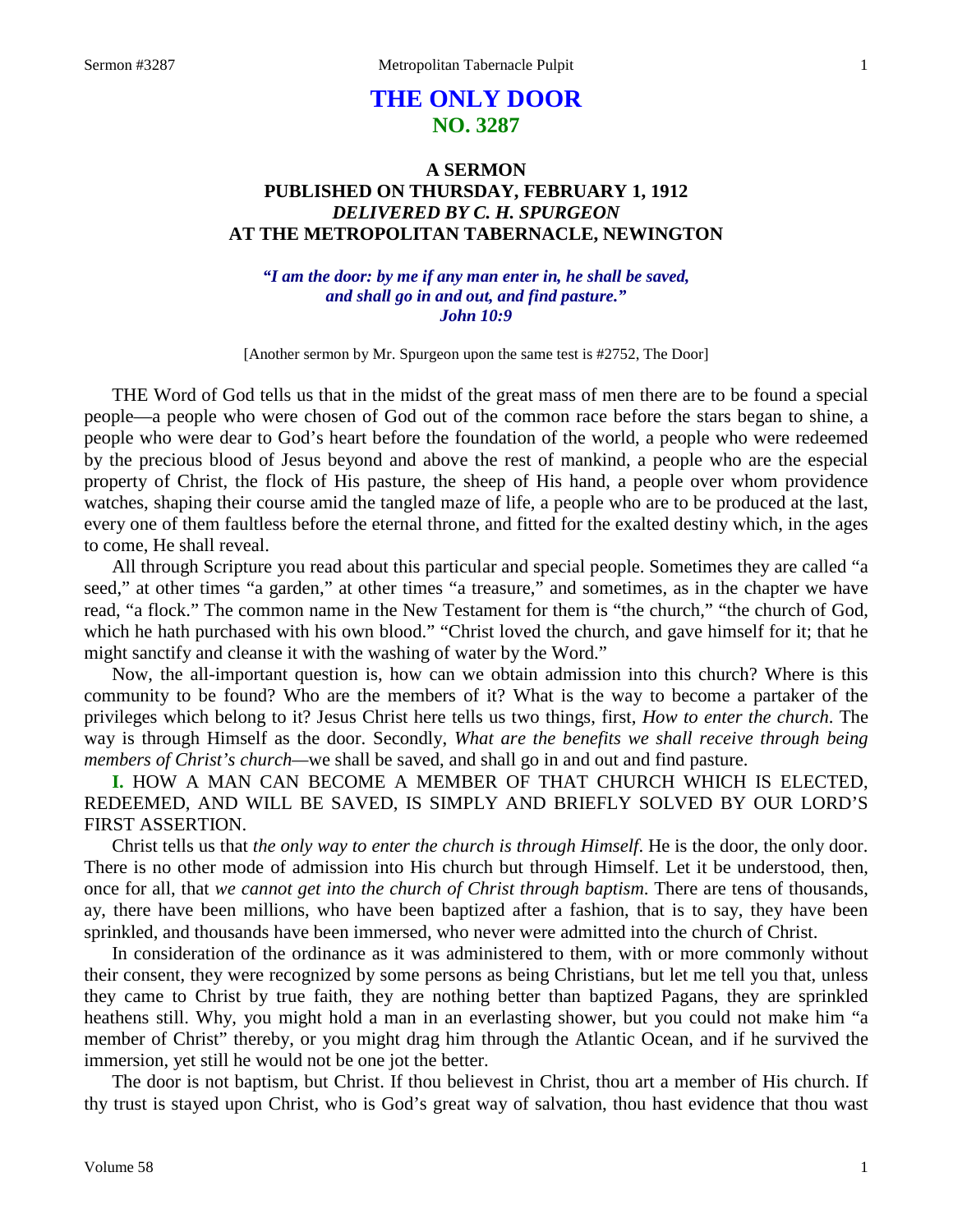chosen of Him from before the foundation of the world, and that faith of thine entitles thee to all the privileges which Christ has promised in His Word to believers.

If Christ be the door, then it follows that *men do not get into the church by birthright*. The Society of Friends has been one of the most useful communities in the world, and it has maintained a good testimony upon most important points for many years, but it seems to me that the great evil in it, that which has done them the most mischief, is the admission of birthright membership. Do they not receive in their fellowship the children of their members as though they were necessarily proper persons to be received into the visible church?

My brethren, it is a great privilege to have Christian parents, it may prove a very great advantage if so use it rightly, but it involves a great responsibility, and if you use it wrongly, instead of being a blessing to you, it may be a fearful curse. Though you may be one of a long line of saints, "Except a man be born again, he cannot see the kingdom of God." The most pious example, the most godly training, cannot ensure conversion, and without conversion, depend upon it, you cannot be Christ's.

"Except ye be converted, and become as little children, ye shall not enter into the kingdom of heaven." Through our not practicing infant baptism, we do not so readily fall into this error as some denominations, still, it's necessary to say even here that you have no right to Gospel privileges because of your mothers and fathers. You *must* yourselves be born again. You have no right to the covenant of grace, nor to the blessings or promises thereof, except as by your own personal and individual faith you come to Christ. It is not your father nor your mother who can be the door into Christ's church for you, but Christ Himself. "I," saith He, "I am the door." If you are in Christ, you are in His church. If you have laid hold on Him, you are a member of that secret and invisible community of His elect and His redeemed, but it is not by baptism, nor yet by birthright, that you can ever be so.

Moreover, as Christ is the door, it is evident that *a man does not come to be a member of the church of Christ by making a profession of being so.* He may prove himself to be a detestable hypocrite, but he cannot prove himself to be a genuine Christian by mere profession. Men do not get rich in this world by a lavish expenditure, or by a profession of being wealthy. They must hold the title deeds of their estate, and have the cash in the strong box, or else they are poor, in spite of all their pretensions. And you cannot become a Christian by coming forward, and asking to be admitted into the church, declaring that you believe, and avowing that you repent.

No, verily, but you must repent truly, or you shall perish, you must believe truly, or you shall have no part or lot in this matter. The mere saying "Yes, yes, I am willing to profess this, I am willing to say that," no more makes you a Christian than it would make cotton to be silk to call it so, or make mud to be gold by labeling it with that title. Beware of a false profession, for it is doubly hazardous. The man who has no grace is in danger, but the man who makes a profession of having it when he has none, is in double danger, for he is the least likely to be awaked, and he is certain, unless sovereign grace prevent, to make his profession a pillow for his wicked and slumbering head, till he sleeps himself into hell.

Further, and this may, perhaps, touch the point more closely still, *a man does not get to be one of the Lord's people, or to be one of Christ's sheep, by being admitted into any visible church*. He ought not to try to get into any visible church until he is in the true church. He has no right to join the external organization until he has first got into the secret conclave by a living faith in Christ. If he leaves the door alone, and climbs over the wall, and comes into the outward church without being a believer in Christ, so far from being saved, Christ will say to him, "Thou art a thief and a robber, for thou hast climbed up some other way, and thou camest not in by the door."

I believe we do rightly to subject the admission of members to the voice of all the church, I believe we do rightly to examine candidates to see whether they make a creditable profession, and whether they know what they are doing. But our examination—oh, 'tis nothing better than skin deep. We cannot search the heart and the best judgment of never so many Christian men, though honest, and deserving to be treated with great respect, would be a very poor thing to rest upon. If you have not Christ, your church certificates are waste paper, and your membership with any people however pure and apostolic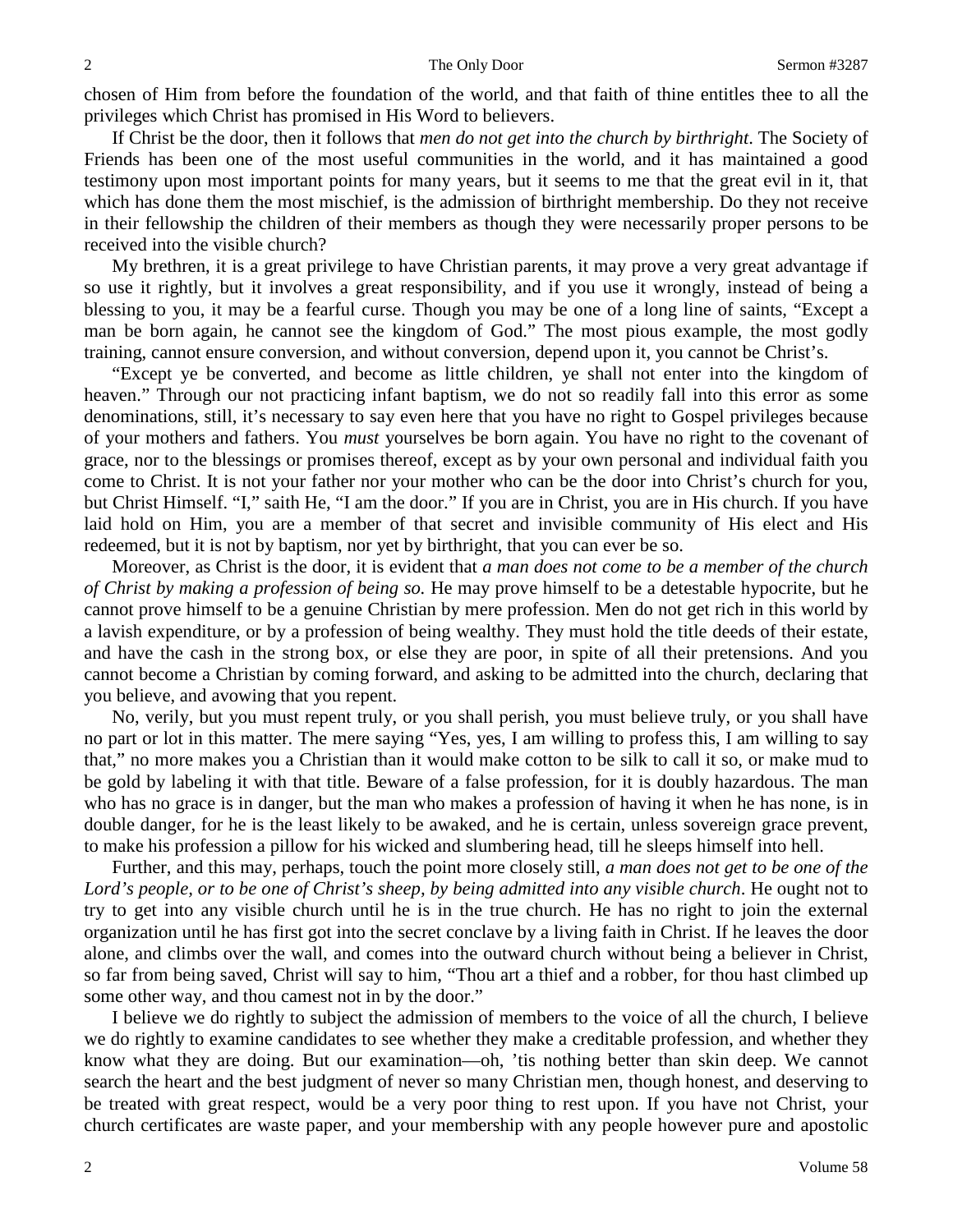#### Sermon #3287 The Only Door 3

they may be, is but a name to live while you are dead, for the only way, the sole way, of getting into the real, vital, living church of Christ is by coming to Christ who is Himself the door.

The plain English of this metaphor, then, is just this—*to be one of God's people, the essential thing is a simple dependence upon Jesus Christ*. If you have not this—no matter who baptizes you, or who gives you the consecrated bread and wine, or who emotes to you about a hope of salvation for which there is no warrant—you will die in your sins, notwithstanding all your sacraments, except you come to Christ. No other admittance to heaven can there be but by a simple dependence upon Him who has bled and died on Calvary's cross, the preaching of any other system is a mere delusion, against which the warning voice went forth or ever the snare was laid to trap the unwary.

Mark you, simple faith, where it is genuine, makes it plain that you do enter by Christ the door, because such *faith leads to obedience*. How canst thou suppose that thou art a member of His church if thou are not obedient to Christ? It is necessary that the man who trusts Christ should become the servant of Christ. Real faith never kicks at this rule, but rather delights in it. "If ye love me," saith Christ, keep my commandments." Except we do keep Christ's commandments out of a principle of love to Him, our religion is vain. "Without holiness no man shall see the Lord."

We may talk as we will about inward experiences and believings, but "by their fruits ye shall know them." The Spirit of God is the Spirit of holiness. When Christ comes into the soul, all iniquity must be purged out of the soul. You know how Malachi describes His advent. He proclaims to us the promise that the Lord whom we seek shall suddenly come to His temple, that is, seekers shall be finders, do you know what He adds? "But who may abide the day of his coming? for he is like a refiner's fire, and like fullers' soap."

Now, the refiner's fire burns up the dross, and fullers' soap takes out the stains, and so, if Christ be in you, you will pass through a refining that will burn up your outward sin, and you will be subjected to a washing like that of the fullers' soap, which will cleanse you from all your iniquities. "Be not deceived; God is not mocked: for whatsoever a man soweth, that shall he also reap." If ye live after the flesh, ye shall die, but if, through the grace of Christ, ye are living in Him, trusting in Him, and serving Him—service being the evidence of trust, and trust being the evidence of your election—ye have then come into the church through the door, and it is well with you.

Now, if it be so, that Christ is the door into the church, and if we have entered the church through that door, *it does not signify much to us what the old gentleman at Rome thinks of us*. He may excommunicate us. This he is very fond of doing, for he is a rare hand at cursing, but what does it matter? It signifies not one jot, if I am a new creature in Christ Jesus, how much the Pope may rail at me.

Besides, there are plenty of revilers nowadays who are saying, "You Nonconformists are only a pack of heretics, *we* have the apostolical succession, *we* have the sacraments and the priests." Ah! they vaunt themselves as being "Catholic," though their claim is disallowed alike by the Babylon which is here below, and by the Jerusalem which is above. Let them vaunt if they will. As long as we have Christ, they may keep their apostolical succession, and all their other rubbish, He is the door, and if we have come through Him, it is well with us.

I like that story of the Sandwich Islanders who had been converted through some of our missionaries, and the Gospel had been preached to them for years. At last, two or three gentlemen in long black gowns landed there, and the people asked them what they had come for. They said they were come to instruct them in the true faith, and to teach them. Well, they said, they should be glad to hear it. If their teaching was true, and like the Scriptures, they would listen to them.

By and by, a little diagram was exhibited to the natives after the similitude of a tree. This tree had many branches. The twigs which were farthest off were the different saints, the believers, those who do good works. Then the limbs, which were a little larger, were the priests. The bigger boughs were bishops, the biggest boughs were the cardinals, and at last, these all joined on to the trunk, which was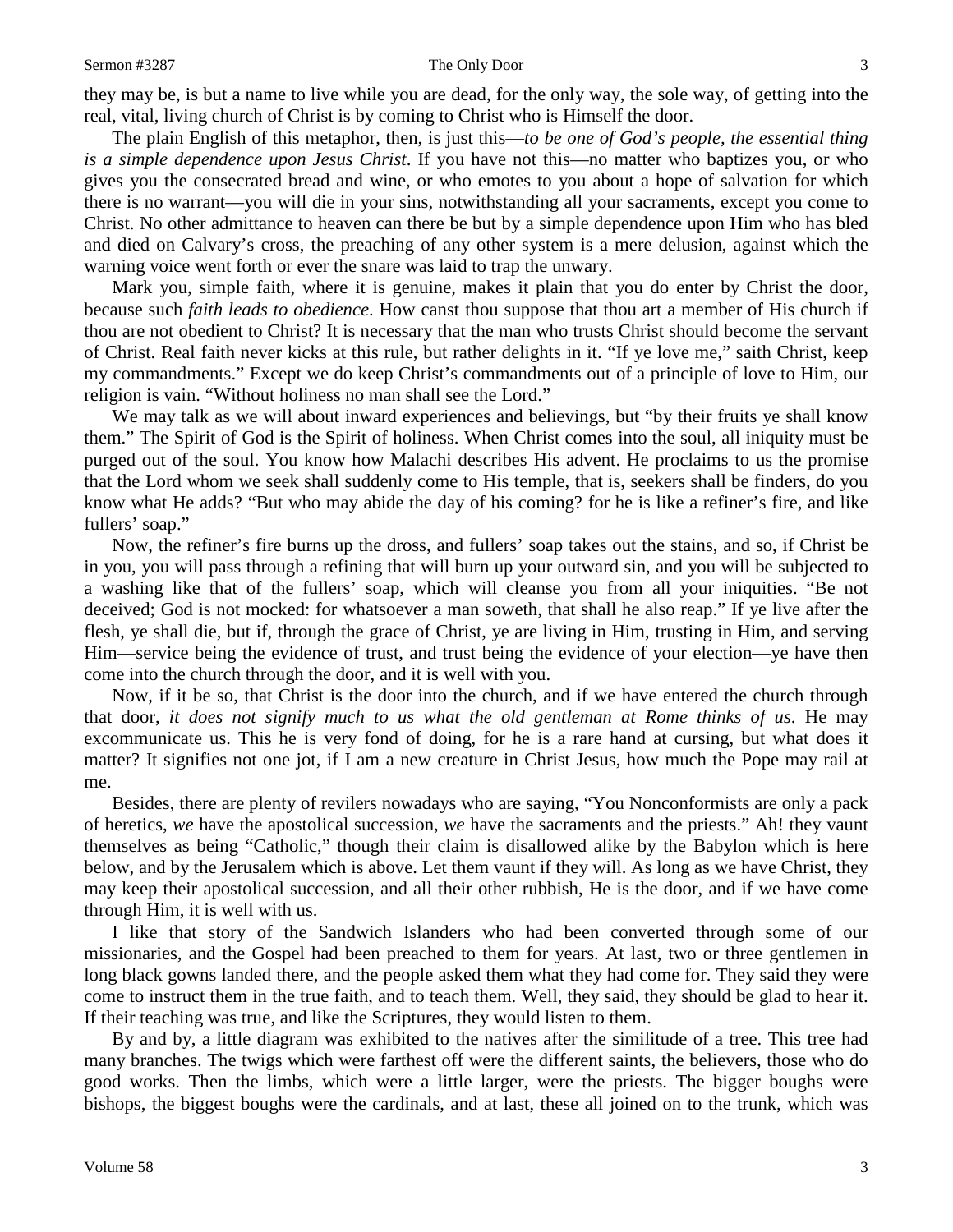the Pope, and that went all the way down to the bottom, till it came to Peter, who was the root, deriving his authority immediately from Christ.

So the natives asked about all these twigs, and branches, and especially about certain rotten branches that were tumbling off into a fire. What were they? They were Luther, and Calvin, and other heretics who had been cut off from the true tree of the church. "Well," said one of the islanders, "and pray what is the root of the tree?" Of course, that was allowed to be Jesus Christ. So they clapped their hands at once for joy, and said, "Never mind about the branches, and stems, and twigs, we have never heard of them, but we have got the root, and that will do to grow on." In like manner, brethren, we can say tonight, if we have got Christ, we have got the "root out of a dry ground." We have got the root of the matter, the basis, the sum, the substance of it.

### *"Let others trust what forms they please, Their hopes well not contest."*

Let them go about their business, and rejoice in their fancies, but Christ is the door. We have Christ, we have entered by the door, we have believed in Him, we have entered through Him into faith, and into joy, and into peace. We will be content with this, let others clamber up some other way if they please.

Before I leave this point, a question suggests itself—*Have we all entered by the door?* We are agreed that Christ is the door, have we entered by the door? You who are growing old—I always feel much pleasure in seeing grey heads, the type of mellowed years, in the concourse of worshippers—have you all believed in Jesus? You know the truth, you would not like to hear anything but the simple Gospel preached, but have you laid hold on the Gospel? A man may starve with bread upon the table if he does not eat, and he may perish with thirst, though he be up to his neck in water, if he does not drink. Have you trusted Christ? If not, how can you remain in a state of unbelief, for "he that believeth not is condemned already, because he hath not believed in the name of the only begotten Son of God"?

Men and women in middle life, struggling with the cares of business, have *you* trusted in Christ? I know your thoughts are much taken up, and necessarily so, with the world, but have you not time to think upon this question, or dare you neglect it, "Dost thou believe on the Son of God?" If not, O man, thy life hangs on a thread, and that snapped, thy ruin is certain!

And, oh, you young people, what a mercy it is to see you willing to come and hear the Word! But have you all heard it with your inward ears? Have you looked to my Master? Oh, it is sweet to come to Christ in the early morning of life, to have a long day of happiness before you! May it be the blessedness of each one of you! It is vain to look at the door unless you enter. God give you grace to come in, if you never have entered before!

**II.** Our Lord and Master tells us WHAT ARE THE PRIVILEGES OF ENTERING THROUGH HIM, THE DOOR.

The man who enters by Christ *shall be saved, he shall go in and out, and He shall find pasture.*

*He shall be saved*. The man who believes in Jesus Christ shall be saved, he is saved, and he shall be saved. A man has by accident killed his fellow man. The next of kin to the murdered man will be sure to kill the man-slayer out of revenge, if he can get at him. Therefore the poor homicide takes flight as quickly as he can towards the city of refuge. How his heart beats, how his footsteps bound, how he flies with all his might! There is a handpost with the word "Refuge" upon it, and on he continues his way.

But presently, while he is running, he turns his head, and finds that the avenger of blood is after him. He sees that he is gaining upon him, he feels that he will probably overtake him. Oh, how He picks his steps lest he should trip against a stone, how he skims the ground, swift as a roe! He runs until he can see the city gates. "That is the fair CITY OF REFUGE," saith he. But he does not rest then, for a sight of the city will not secure him, so he quickens his speed, as if he would outstrip the wind, till he shoots through the archway and he is in the broad street of the city. Now he stops. Now he breathes. Now he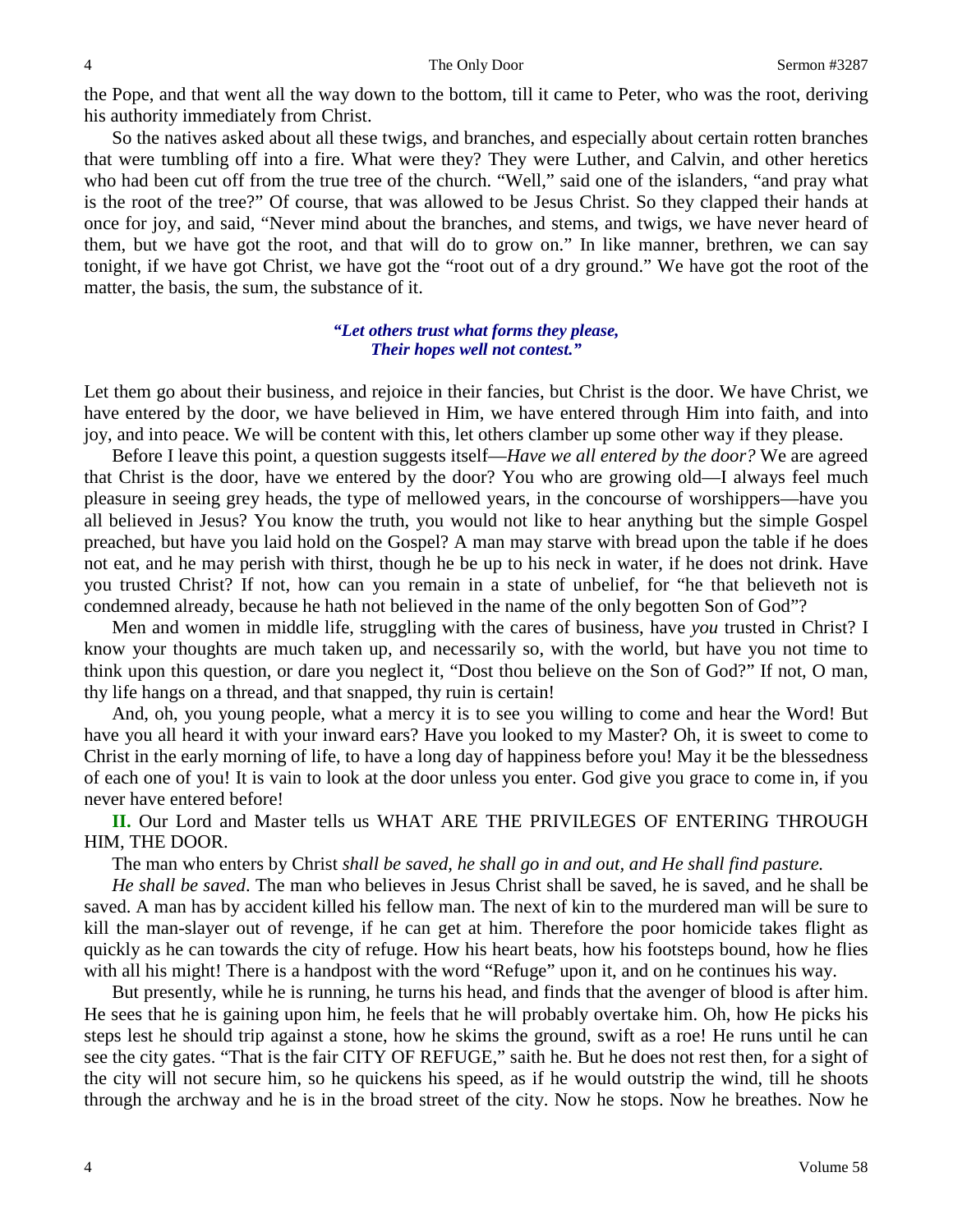wipes the hot sweat from his brow. "Now I am safe," saith he "for no avenger of blood dares cross that threshold, he that once escapes here is delivered."

So with the sinner when sin pursues him, when he discovers that he has offended God. He hears the furious coursers of divine vengeance coming on swiftly behind him, and his conscience flies, and his soul speeds towards the cross. He gets a little hope. He hears of a Savior, but that is not enough. He will never rest, he will never say he is at peace, until he has passed the gate of faith, and can say, "Now I do believe that Jesus died for me."

He that enters in by the door shall be saved. Noah's ark was built in the olden times to preserve Noah and his family from the great flood. It could not be said that Noah was saved till he had passed through the door, but when he had done that, a divine hand, quite unseen, shut the door, and as Noah heard it fastened, and understood that the Lord had shut him in, he felt quite safe.

If God shuts us in, the floods from beneath cannot drown us, and the rains from above cannot penetrate to injure us. He must be safe whom God shuts in. The moment that a poor sinner trusts in Christ, God shuts the door. There he is, and there he shall be, till time shall be no more. He is secure. The infernal powers shall not destroy him, and the vengeance of God cannot touch him. He has passed the door, and he shall be saved.

I read a story, the other day, of some Russians crossing wide plains studded over here and there with forests. The villages were ten or a dozen miles from each other, the wolves were out, the horses were rushing forward madly, the travelers could hear the baying of the wolves behind them, and though the horses tore along with all speed, yet the wolves were close behind, and they only escaped, as we say, "by the skin of their teeth," managing just to get inside some hut that stood in the road, and to shut-to the door. Then they could hear the wolves leap on the roof, they could hear them dash against the sides of the hut, they could hear them gnawing at the door, and howling, and making all sorts of dismal noises, but the travelers were safe, because they had entered in by the door, and the door was shut.

Now, when a man is in Christ, he can hear, as it were, the devils howling like wolves, all fierce and hungry for him, and his own sins, like wolves, are seeking to drag him down to destruction. But he has got in to Christ, and that is such a shelter that all the devils in the world, if they were to come at once, could not start a single beam of that eternal refuge, it must stand fast, though earth and heaven should pass away.

Now, to every man and woman Christ says that, if they have entered in by the door, they shall be saved. Do not have any doubt about it. Do not let anybody raise the question whether you may be or you may not be, you shall be. Oh, clutch at that blessed "shall." Sir, if you have been a drunkard, yet if you trust in Christ, you shall be saved. You shall not go back to your old drunkenness, but you shall be saved from it, if you believe in him. O woman, if thou hast stained thy character to the worst, yet if thou believest in Christ, none of thy old sins shall ruin thee, but thou shalt be saved. Ah! though you be tempted every day of your lives, tempted as none ever were before, yet God is true, and cannot lie—if you come through Christ the door, you shall be saved.

Do you understand what it is to come through the door? It is to depend upon Jesus, to give yourselves Him, to rest on Him. When you hang up your jugs and mugs on the nail in the cupboard, what keeps them from falling? Nothing but the nail, and if that holds well, nothing can fall that hangs on it. Now, you must trust in Christ as the vessel hangs on the nail, and if you do so, he is fastened as a nail in a sure place, and you cannot and shall not perish. That is the first privilege, "he shall be saved."

He that entereth in by the door *"shall go in."* The man who believes in Christ shall go into rest and peace, for there is no condemnation to them that are in Christ Jesus. He shall go in to secret knowledge. He shall become a scholar and shall be taught by Christ as his Rabbi. He shall go in unto God with holy boldness in prayer. He shall go in unto that which is within the veil and speak to God from before the mercy seat. He shall go in unto the child's place and shall stand as an adopted heir of heaven. He shall go in unto close communion with God. He shall speak with his Maker. The Lord shall lift up the light of His countenance upon him. He shall go in unto the highest attainment in spiritual things. He shall go in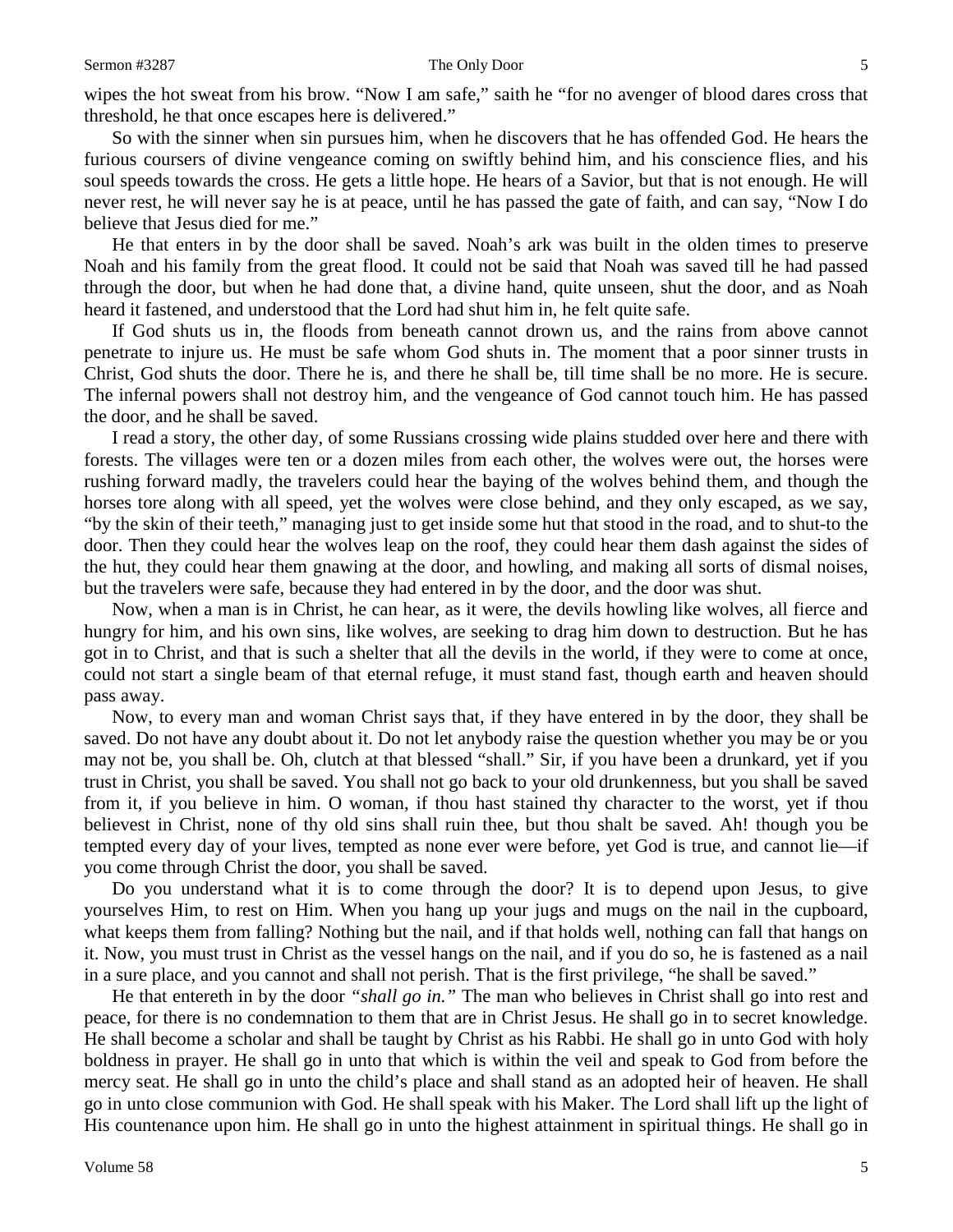to the treasure house of the covenant, and say, "All this is mine." He shall go in to the store house of the promises, and take whatsoever his soul needeth. He shall go in, passing from circle to circle, till he comes to the innermost place where the love of God is most graciously shed abroad.

He that enters in by the door shall be saved, and he shall go in. If you know what this means, go in, go in further, go in more constantly. Do not stop where you are, but go in till you have got a little more. If you love Christ, come nearer to Him, and nearer, and nearer still. But if you want to get into anything that is divine, you must get in through Christ.

O you who open your Bibles, and want to understand a text, the way to get into the meaning of a text is through the door, Christ! O you who want to get more holiness, come through the door, the way to holiness is not through Moses, but through Christ! O you who would have closer communion with your heavenly Father, the way to come in is not through your own efforts, but through Christ! You came to Christ at first to get salvation, you must come to Christ still to get sanctification.

Never look for another door, for there is but one, and that one door will let you into life, love, peace, knowledge, and sanctification, it will let you into heaven. Christ is the master key of all the rooms in the palace of mercy, and if you get Christ, you shall go in. Nothing shall keep you out of any of the secret chambers. You shall go in, in God's name, through Christ, the door.

The next privilege is that *he shall go out*. Putting the two together—"he shall go in and out,"—they signify liberty. The Christian does not come into the church as into a prison, but he comes in as a free man, walking in and out of his own house. But what does it mean to go out? I think it means this, brethren. The men that trust in Christ go out to their daily business through Christ, the door. I wonder how many of you ever thought of this? You know sometimes you get up, put on your clothes, and go blundering out to work, and then you find yourselves very weak all day. Well, I do not wonder at it, for you do not go out through Christ, the door.

Suppose you had given yourselves to Christ for the day, and though you had time but for a few minutes' prayer, yet you had put it thus, "Lord, I am Thine, take care of me today, I am going out where there will be many to tempt me and try me. I do not know what may happen, but Lord, I am going out in Thy name, and resting in Thy strength, if there is anything that I can do for Thee, I desire to do it. If there is anything to suffer, I wish to suffer it for Thy sake, but take care of me, Lord. I will not go out and face my fellow men until I have seen Thy face, and I do not want to speak to them until I have spoken to Thee, nor to hear what they have to say till I have heard what God the Lord will speak."

Depend upon it, it is blessed going out when you go thus through the door. You will be sure to come home happy when you go out after this sort.

May not this going out also mean to go out to suffering? You and I are called sometimes to bear great bodily pain, or losses, or bereavements. Well now, what a sweet thing it is to go out to suffer these things through the door, and to be able to say, "Now, my Master, this is a cross, but I will carry it, not in my own strength, but in Thine. Do what Thou wilt with me, I shall drink the cup because Thou appointest it." Whenever you can see Christ's hand in it, it makes the bitter sweet, and heavy things soon grow light. Go to your sick-bed as you hope to go to your dying bed, through the door, that is, through Christ.

And when, as sometimes happens, we have to go out, as it were, away from fellowship with Christ, to fight with our inward sins, the right way is to go out to resist them through the door. If you ever try to fight with sin in your own strength, or on a legal footing, or because you feel that you will be condemned if you do not overcome those sins, you will be as weak as water. The way of victory is through the blood of the Lamb. There is no killing sin except by throwing the blood of Christ upon it. When once the blood of Christ comes into contact with the besetting sin, that sin withers straight away. Go to your spiritual conflicts through the door.

And so, beloved, we ought, in all that we do for the Lord, to go out through the door. It is always sweet preaching for me when I feel that I come forth in the name of my Master, when I do not come to tell you what ideas I have woven out of my own brains, nor to put attractive figures before you, as I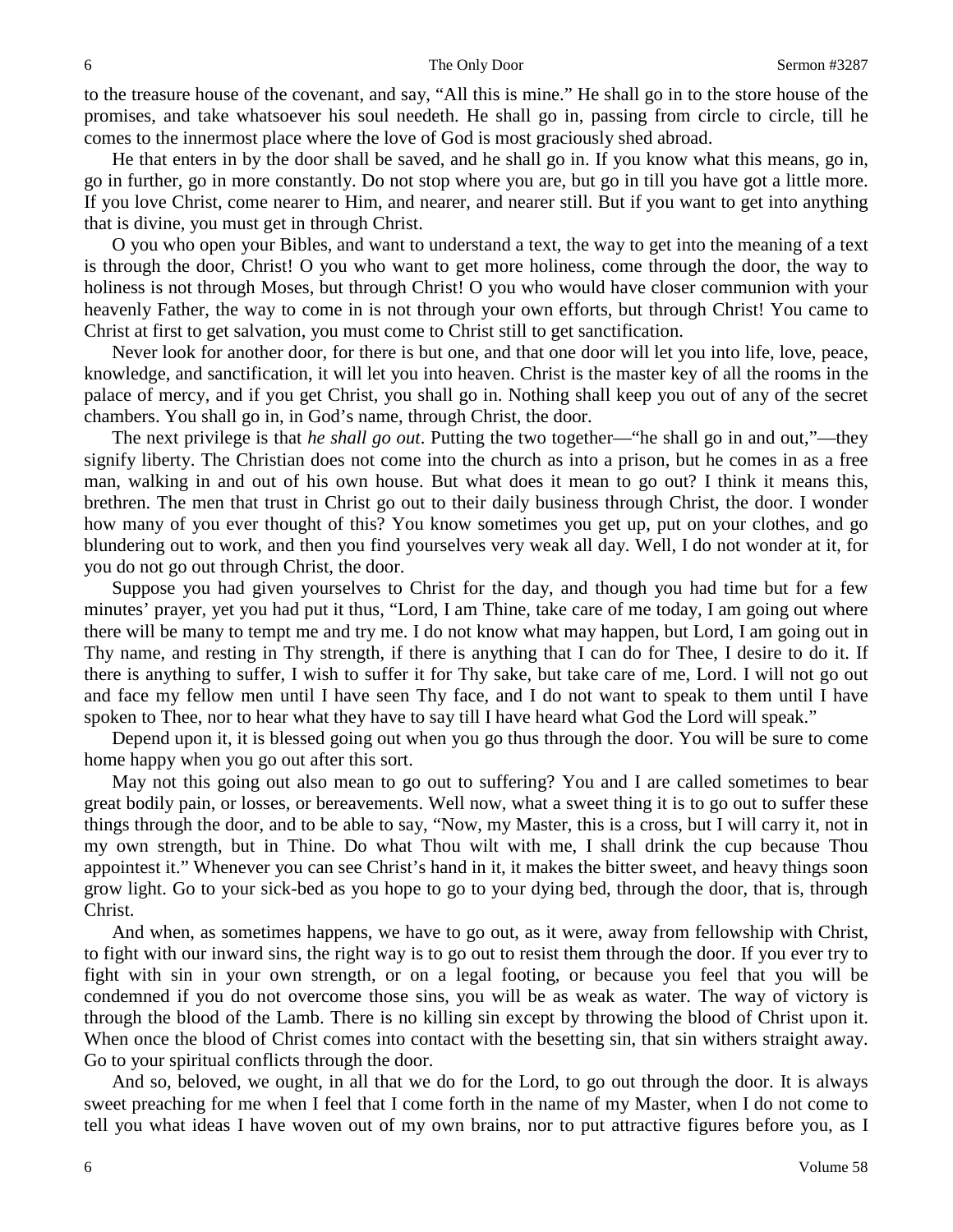#### Sermon #3287 The Only Door 7

would like to do sometimes, but rather, when I come to tell you just what my Lord would have you know, telling it as a message to you from your God, and cherishing in my own heart His great love toward perishing sinners. Then, indeed, to minister is joy. You Sunday school teachers will always teach well when you go down to the schoolroom through the door, that is, having been with Christ, having sought and enjoyed His company.

I know, my dear brethren and sisters, you who are teaching larger classes, you who are engaged in instructing or exhorting, you who go about any holy work, you always do it well when you have God's smile upon you in the doing of it, and you shall have great success in the doing of it if you always go to it through Christ, the door, if you serve Christ through Christ, and do it, not only for Him, but through Him and by Him. Our own strength is perfect weakness, but the strength which comes through simple dependence upon the ever-living Christ, who has said, "Lo, I am with you alway, even unto the end of the world," this is the strength which wins the conquest. God give you grace not only to go in, but also to go out through the door.

The last privilege named in the text is, *"and shall find pasture."* I suppose this is what you come here for, you who love the Lord, you come here for pasture. It is a great blessing if, when we come to hear the Gospel, it becomes real pasture to us. We do know some who say that the troubles of the week become unbearable because they have such barren Sabbaths. Ah, if you are members of a church that is rent with discord, where the ministry abounds in anything but Christ, you will soon begin to cry out, and you will value the privilege of hearing Jesus Christ lifted up among you.

But who are the people who get the pasture where Jesus Christ is preached? Not all who hear of Him, nor yet all believers, there are times when you may hear a sermon that is of no use to you, and yet your brother and sister by your side may be greatly instructed and comforted thereby. In such a case, I should not wonder if it was because your friend came in to the service through the door, and you did not.

Do you remember the story of Mr. Erskine and the good lady who went to hear him preach at the communion? It was such sweet preaching, she thought she had never heard the like. So, after service, she asked who the gentleman was that had preached, and on being told that it was Mr. Ebenezer Erskine, she said, "I will come and hear him again next Sabbath morning." She went, she listened, and she thought to herself, "Well, this is very dry, very heavy preaching." She was not at all comforted by it, then like a foolish woman, as I should think she must have been, she went into the vestry, and said, "Oh, Mr. Erskine, I heard you last Sabbath with much pleasure sir, I never was so edified, and I came again this morning, but I have been dreadfully disappointed."

So the good man said, very calmly, "Pray, madam, when you came to the kirk last Sabbath, what did you come for?" She said, "I came to communion, sir." "To have fellowship with Christ, I suppose?" he asked. "Yes, sir." "Well you came for it, and you had it. And pray, what did you come here this morning for?" Said she, "I came to hear you, sir." "And you had it, woman," said he, "you had it, and you had not anything else, because you did not come for anything more than that."

Well now, when people come merely to hear a minister, or for custom's sake, or for form's sake, do they not always get what they come for? If people come to find fault, we always give them plenty of our imperfections to be entertained with, so they need not be disappointed. If others come merely out of custom, they say, "Well, this is my work, I have performed my duty." Of course it is, but if you had come in through the door, that is, looking to Christ, looking for Christ, desiring not to see the preacher, but the Lord, not to get the word of man, but the Word of God, as food for your soul, I believe you would have found pasture.

Brethren, the sheep want pasture. No other food will suit them. So your soul wants heavenly truth, and if you come to the house of God through Christ, you will get it. If you turn to the Bible through Christ, you will find it a rich storehouse. If you come to prayer through the door of Christ, you will find it comforting, and so you shall find pasture.

I think the text may mean, that he who rests in Christ shall have all his wants supplied. If this text does not mean so, another does, "The LORD is my Shepherd; I shall not want. He maketh me to lie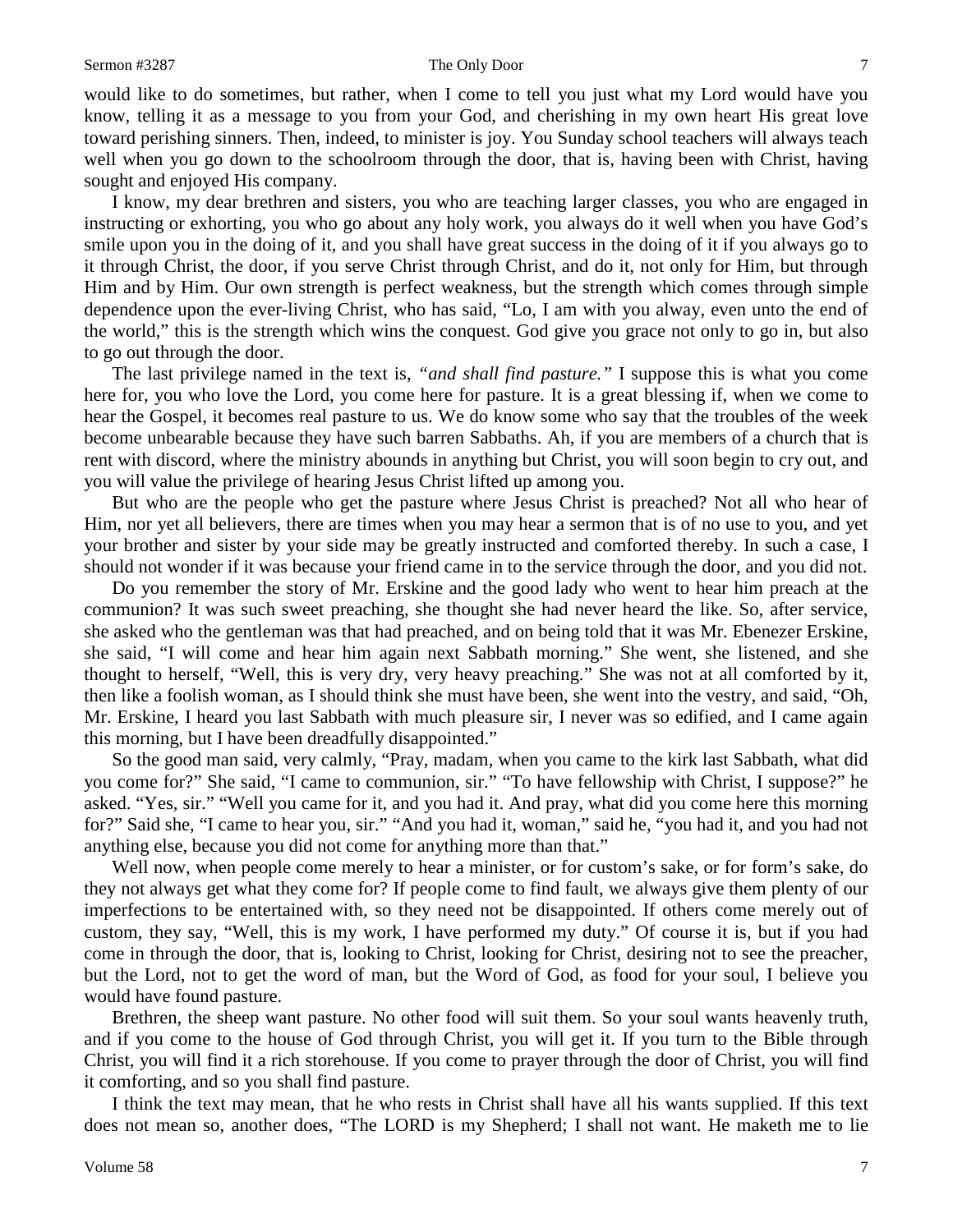down in green pastures: he leadeth me beside the still waters." Some of you are very poor, but if you have trusted in Christ, you may plead this promise, "Thou hast said that I shall find pasture. Thy Word declares that 'no good thing will he withhold from them that walk uprightly.' Lord, make this true to me."

I would to God that some who have never yet entered into the fold might now be drawn to Jesus. Oh, that ye would come through the door into these four choice privileges! You may never have such another opportunity. You may never feel any of the motions of the Spirit of God again. Oh that, without delay, ye would just cast your helpless souls into the Savior's gracious arms, who is able and willing to save, that ye might be saved now!

## **EXPOSITION BY C. H. SPURGEON**

#### *JOHN 10:1-18*

**Verses 1-2.** *Verily, verily, I say unto you, He that entereth not by the door into the sheepfold, but climbeth up some other way, the same is a thief and a robber. But he that entereth in by the door is the shepherd of the sheep.*

The true Shepherd cares for the flock, the false ones are thieves and robbers who only care for the flesh or the fleece.

**3.** *To him the porter openeth; and the sheep hear his voice: and he calleth his own sheep by name, and leadeth them out.* [See *Metropolitan Tabernacle Pulpit,* No. 2359, "Personal and Effectual Calling"].

John the Baptist was the porter who opened the door of Christ's earthly ministry by bearing witness that He was the Son of God.

**4-5.** *And when he putteth forth his own sheep, he goeth before them, and the sheep follow him: for they know his voice. And a stranger will they not follow, but will flee from him: for they know not the voice of strangers.*

Christ is the great Leader of His people, and they will never go astray so long as they follow Him. The sheep of Christ recognize their Shepherd's voice, and come at His call; but "strangers" call to them in vain.

**6-7.** *This parable spake Jesus unto them: but they understood not what things they were which he spake unto them. Then said Jesus unto them again, Verily, verily, I say unto you, I am the door of the sheep.*

No one metaphor can fully describe our glorious Lord, for He is both Shepherd and Door to the sheep, and all else that they need.

> *"O my Saviour! Shield and Sun, Shepherd, Brother, Husband, Friend— Every precious name in one, I will love Thee without end."*

**8-10.** *All that ever came before me are thieves and robbers: but the sheep did not hear them. I am the door: by me if any man enter in, he shall be saved, and shall go in and out, and find pasture. The thief cometh not, but for to steal, and to kill, and to destroy: I am come that they might have life, and that they might have it more abundantly.* [See *Metropolitan Tabernacle Pulpit,* No. 1150 "Life More Abundant"].

The thief came to take away life, but Christ came to give life, and that abundant life which shall last forever and ever, but see what it cost Him to give that life—

**11-13.** *I am the good shepherd: the good shepherd giveth his life for the sheep. But he that is an hireling, and not the shepherd, whose own the sheep are not, seeth the wolf coming, and leaveth the*